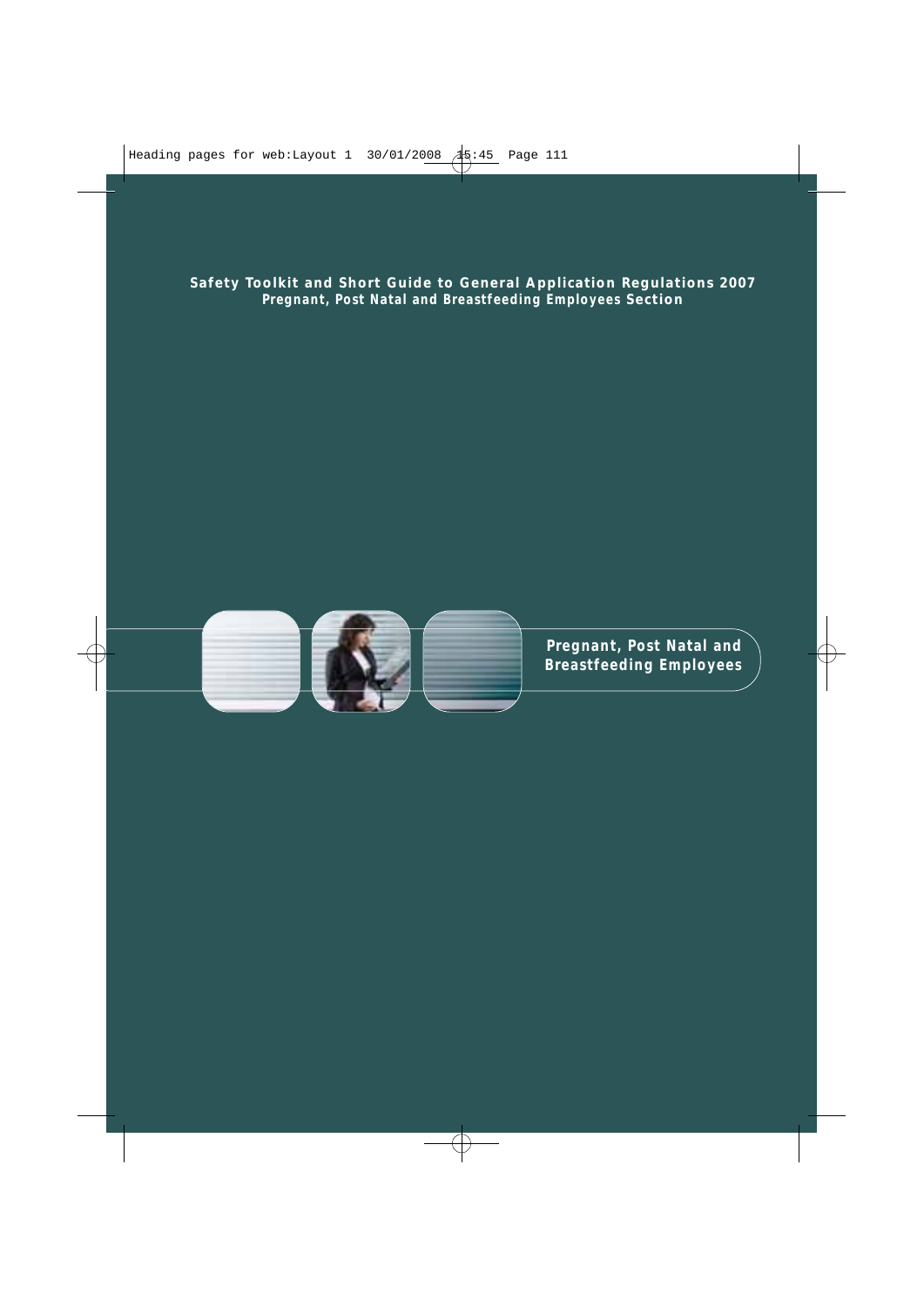Safety Toolkit and Short Guide to General Application Regulations 2007



# **Safety Toolkit**

The objective of the Toolkit is to provide guidance on the prevention of accidents or ill health at work and to provide a practical tool towards a safer workplace. It covers requirements of the Safety, Health and Welfare at Work (General Application) Regulations, 2007 as amended and is aimed specifically at small and micro businesses. It is not intended as a legal interpretation of the legislation. Legal advice should be sought where required.

Checklists provided are non-exhaustive and in no particular order

## **How do I use the Toolkit?**

The Toolkit is intended to assist you to monitor and improve standards of safety, health and welfare. It will assist you towards complying with the law.

- 1. Use the checklists to monitor how you're doing.
- 2. Make any required improvements.
- 3. If necessary, investigate further to find out what you need to do and set a timescale for achieving it.
- 4. Use the Action Date column to show when action taken.

Checklists provided are non-exhaustive and in no particular order.

At the end of each point in the check list reference is made to the corresponding part of the Regulations, for example (r51) indicates Regulation 51.

### **Where can I get further advice?**

The Health and Safety Authority's website www.hsa.ie contains a large amount of additional information. Most of the information on the website can be accessed free-of-charge. The website has detailed guides on each section of these Regulations. Each guide contains advice on where to find further information.

The Health and Safety Authority's Workplace Contact Unit (WCU) is a helpdesk resource for employers, employees and the public. You can contact the WCU through

- ▲ Locall: 1890 289 389 (Monday to Friday, 9am to 5pm)
- ▲ Fax: 01 614 7125
- ▲ Email: wcu@hsa.ie
- ▲ Write to: Workplace Contact Unit, Health and Safety Authority, Metropolitan Building, James Joyce Street, Dublin 1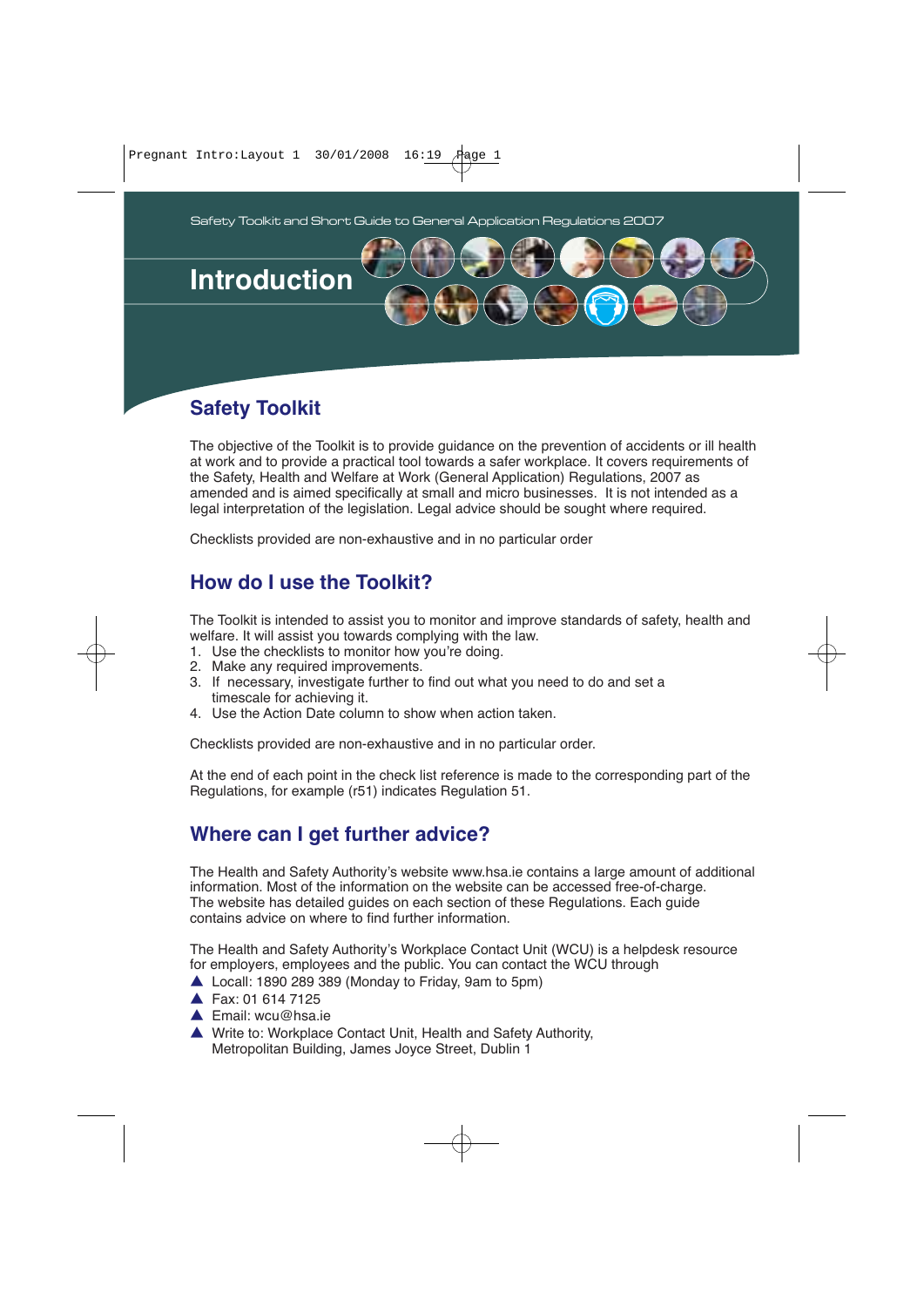

**Pregnant, Post Natal and Breastfeeding Employees**

As the earliest stages of pregnancy are the most critical for the developing child it is in the employee's interest to let her employer know she is pregnant as soon as possible.

### **What does this section deal with?**

This section deals with specific requirements which apply when an employee informs her employer that she is pregnant and provides an appropriate medical certificate. On receiving notification, an employer must assess the specific risks and take action to ensure that she is not exposed to anything harmful referred to in Part A of Schedule 8. The employer must identify type, quantity and duration of exposure to any agent, process or working condition.

Schedule 8 lists physical, biological, chemical agents, processes and working conditions known to endanger pregnant or breastfeeding employees and the developing child

- ▲ Part A for pregnant, post natal and breastfeeding employees
- ▲ Part B for pregnant employees only, and
- ▲ Part C for breastfeeding employees only

Where there is a risk, the employer must

- $\triangle$  Adjust the working conditions and/or hours of work
- $\triangle$  Provide suitable alternative work
- $\triangle$  Assist the employee in receiving health and safety leave

### **Does this section apply to all pregnant, post natal and breastfeeding employees?**

This section applies when an employee informs her employer that she is pregnant and provides an appropriate medical certificate.

#### **Some Important Points**

▲ Pregnant, post natal and breastfeeding employees must be able to lie down to rest in appropriate conditions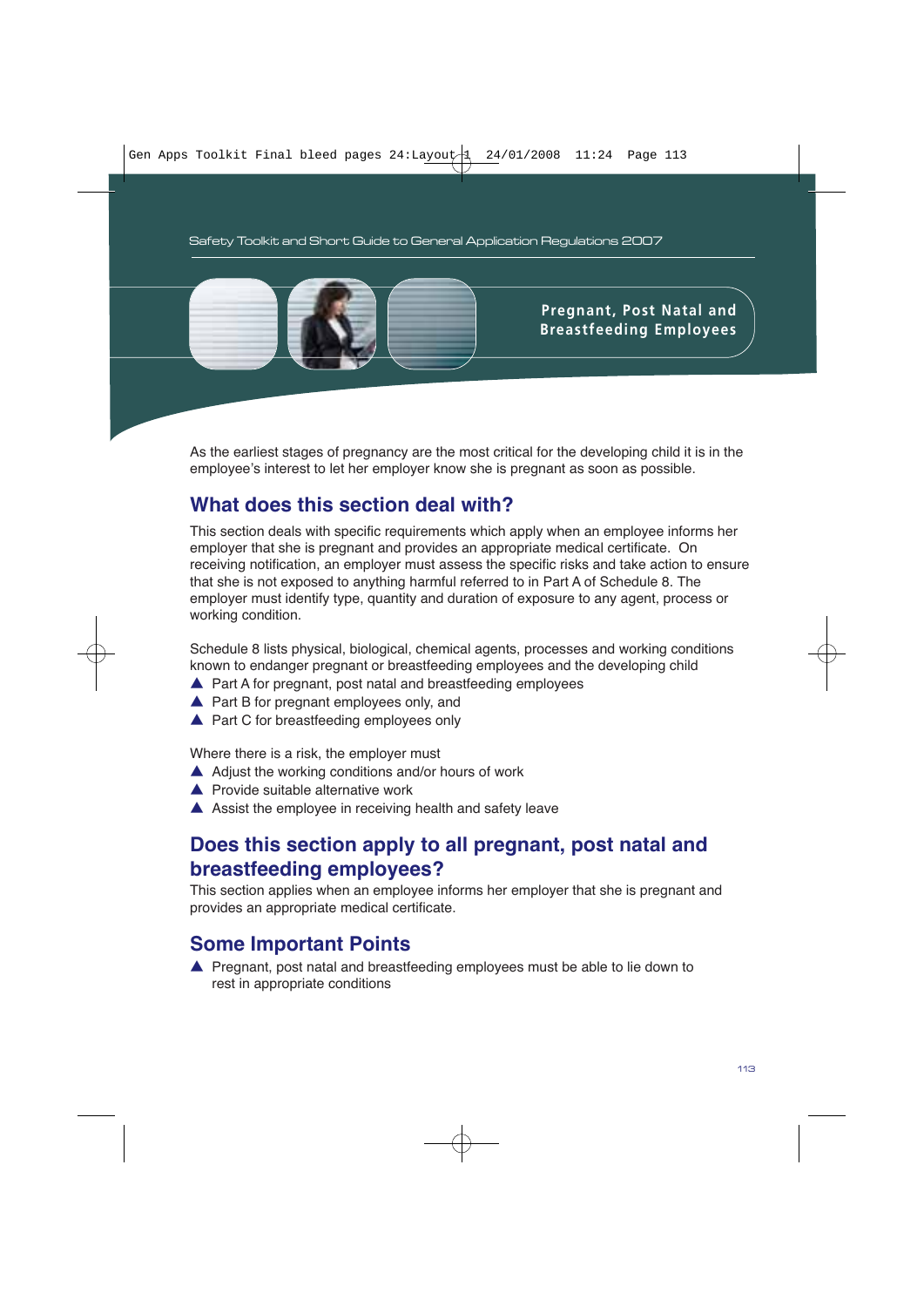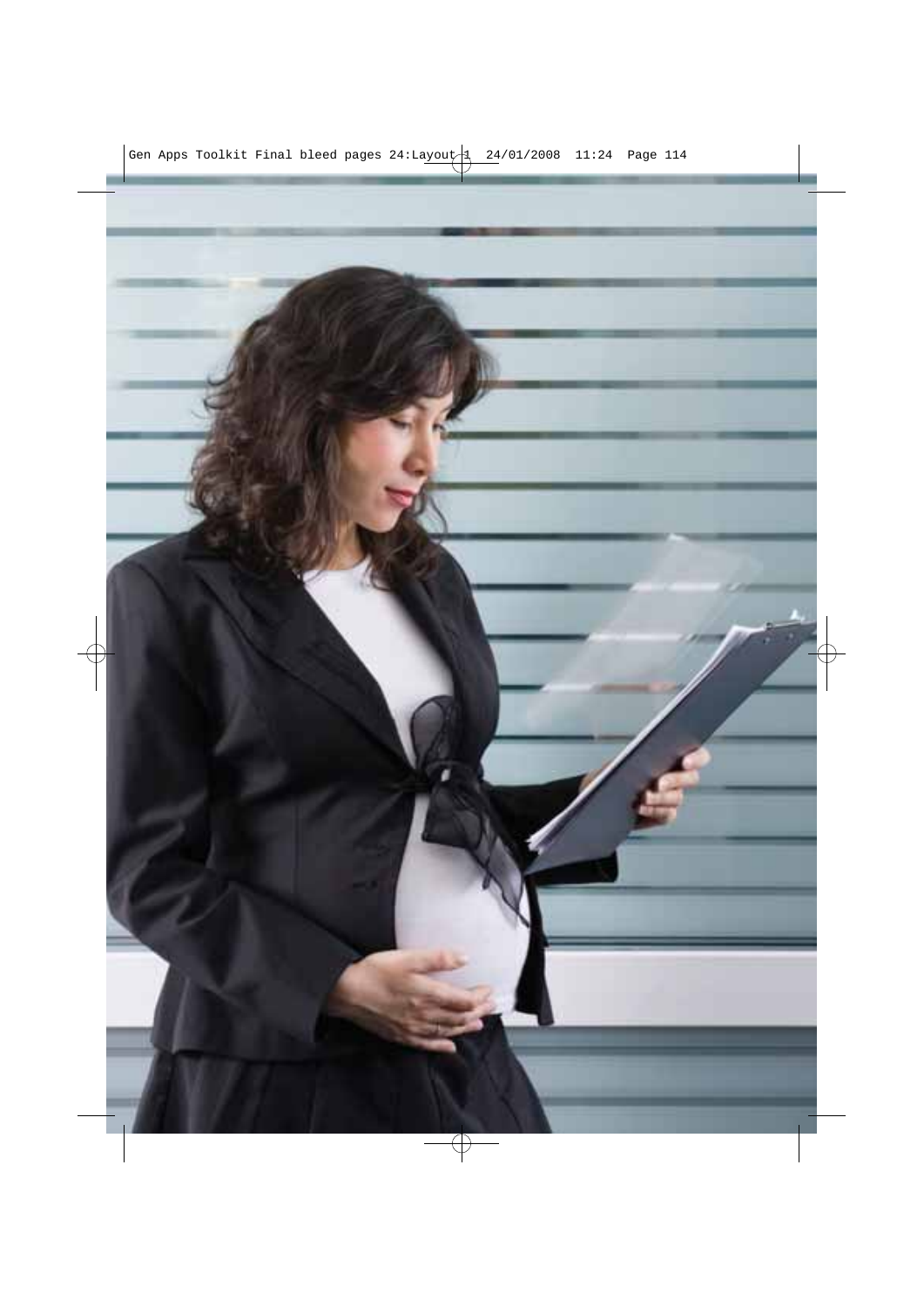#### **Pregnant, Post Natal and Breastfeeding Employees Checklist**

#### **Interpretation**

See Reg 147 for definitions of agent, process or working condition, employee, employee who is breastfeeding, post natal employee and pregnant employee (r147)

| <b>Requirement</b>                                                                                                                                                        | Yes | N <sub>0</sub> | <b>Action</b><br>N/A<br>Date |
|---------------------------------------------------------------------------------------------------------------------------------------------------------------------------|-----|----------------|------------------------------|
| This Chapter applies to an employee subject to her notifying her<br>employer as soon as is practicable and producing a medical or<br>other appropriate certificate (r148) |     |                |                              |
| Defence Forces not exempt (r148)                                                                                                                                          |     |                |                              |
| Pregnant, postnatal and breastfeeding employees are able to lie<br>down to rest in appropriate conditions (r24)                                                           |     |                |                              |
| Assess any risk to and possible effect on pregnancy or<br>breastfeeding from exposure to any agent, process or condition<br>as referred to in Part A of Schedule 8 (r149) |     |                |                              |
| <b>SCHEDULE 8 Part A - Pregnant, Post Natal and</b><br><b>Breast Feeding Employees</b>                                                                                    |     |                |                              |
| <b>Physical agents</b>                                                                                                                                                    |     |                |                              |
| Physical agents regarded as causing foetal lesions or<br>likely to disturb placental attachment, in particular (s8pA)                                                     |     |                |                              |
| $\triangle$ shocks, vibration or movement (s8pA)                                                                                                                          |     |                |                              |
| A handling of loads entailing risks $(s8pA)$                                                                                                                              |     |                |                              |
| $\triangle$ noise (s8pA)                                                                                                                                                  |     |                |                              |
| $\triangle$ ionising radiation (s8pA)                                                                                                                                     |     |                |                              |
| $\triangle$ non-ionising radiation (s8pA)                                                                                                                                 |     |                |                              |
|                                                                                                                                                                           |     |                |                              |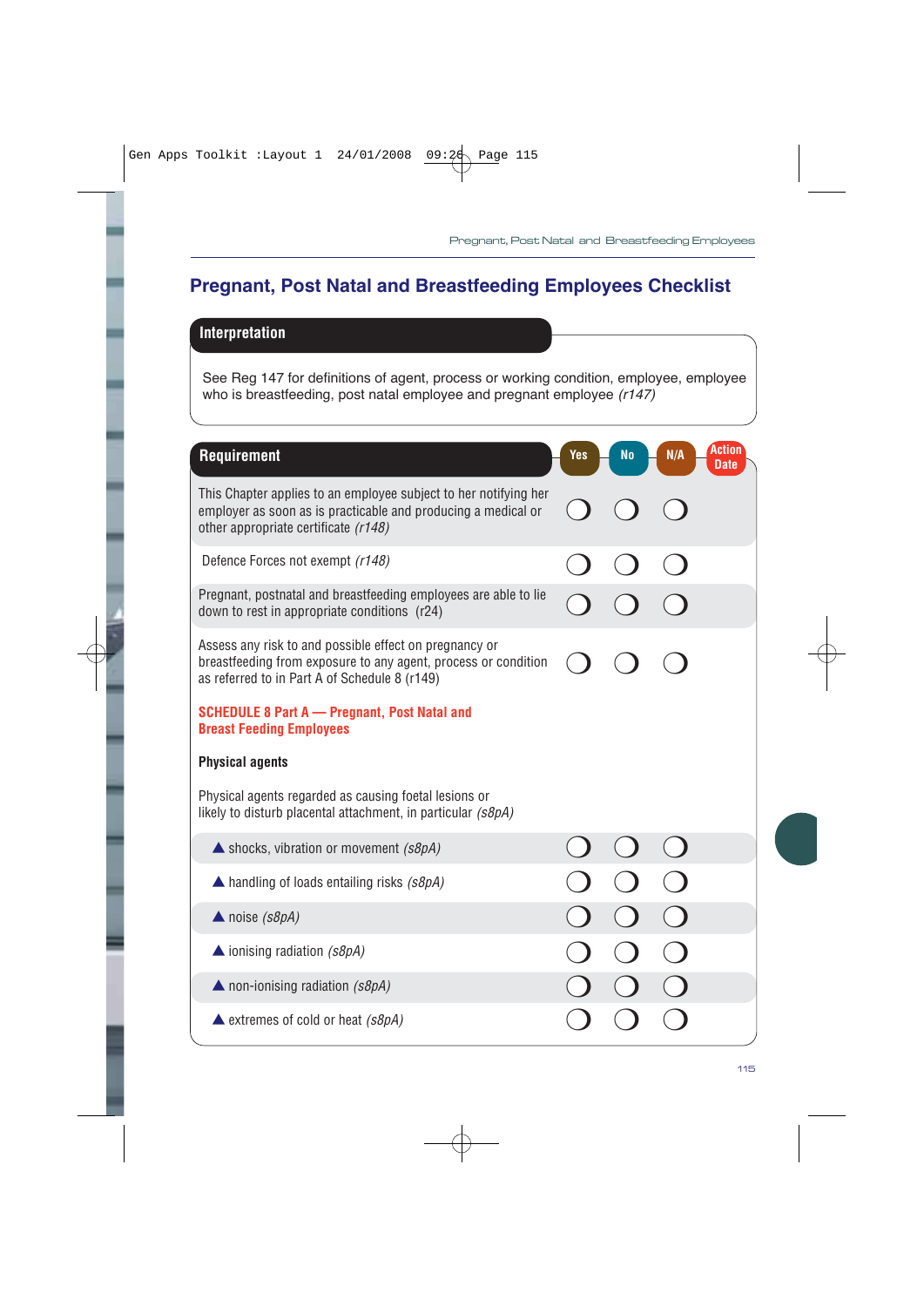| <b>Requirement</b>                                                                                                                                                                                  | Yes | No | N/A                                    | <b>Action</b><br>Date |
|-----------------------------------------------------------------------------------------------------------------------------------------------------------------------------------------------------|-----|----|----------------------------------------|-----------------------|
| ▲ movements and postures, travelling, mental or physical<br>fatigue and other physical burdens (s8pA)                                                                                               |     |    |                                        |                       |
| <b>Biological Agents</b>                                                                                                                                                                            |     |    |                                        |                       |
| biological agents of risk groups 2, 3 and 4, in so far as it is<br>known that these agents endanger pregnant employees<br>and the unborn child but excluding toxoplasma and<br>rubella virus (s8pA) |     |    |                                        |                       |
| <b>Chemical Agents</b>                                                                                                                                                                              |     |    |                                        |                       |
| the following insofar as they endanger pregnant<br>employees and the unborn child but excluding lead and<br>derivatives capable of being absorbed (s8pA)                                            |     |    |                                        |                       |
| $\triangle$ substances and preparations under Classification,<br>Packaging, Labelling and Notification of Dangerous<br>Substances Regulations with the following risk<br>phrases (s8pA)             |     |    |                                        |                       |
| $\triangle$ limited evidence of a carcinogenic effect (R40) (s8pA)                                                                                                                                  |     |    |                                        |                       |
| $\triangle$ may cause cancer (R45) (s8pA)                                                                                                                                                           |     |    |                                        |                       |
| $\triangle$ may cause heritable genetic damage (R46) (s8pA)                                                                                                                                         |     |    |                                        |                       |
| $\triangle$ may cause cancer by inhalation (R49) (s8pA)                                                                                                                                             |     |    | $\begin{pmatrix} 1 \\ 1 \end{pmatrix}$ |                       |
| $\triangle$ may cause harm to the unborn child (R61) (s8pA)                                                                                                                                         |     |    |                                        |                       |
| $\triangle$ possible risk of harm to the unborn child (R63) (s8pA)                                                                                                                                  |     |    | $\bigcap$                              |                       |
| $\triangle$ may cause harm to breastfed babies (R64) (s8pA)                                                                                                                                         |     |    |                                        |                       |
| $\triangle$ possible risk of irreversible effects (R68) (s8pA)                                                                                                                                      |     |    |                                        |                       |
| ▲ substances and preparations in Schedule 1 to<br>Carcinogens Regulations 2001 or released by a process<br>in Schedule 1 (s8pA)                                                                     |     |    |                                        |                       |
| $\triangle$ mercury and mercury derivatives (s8pA)                                                                                                                                                  |     |    |                                        |                       |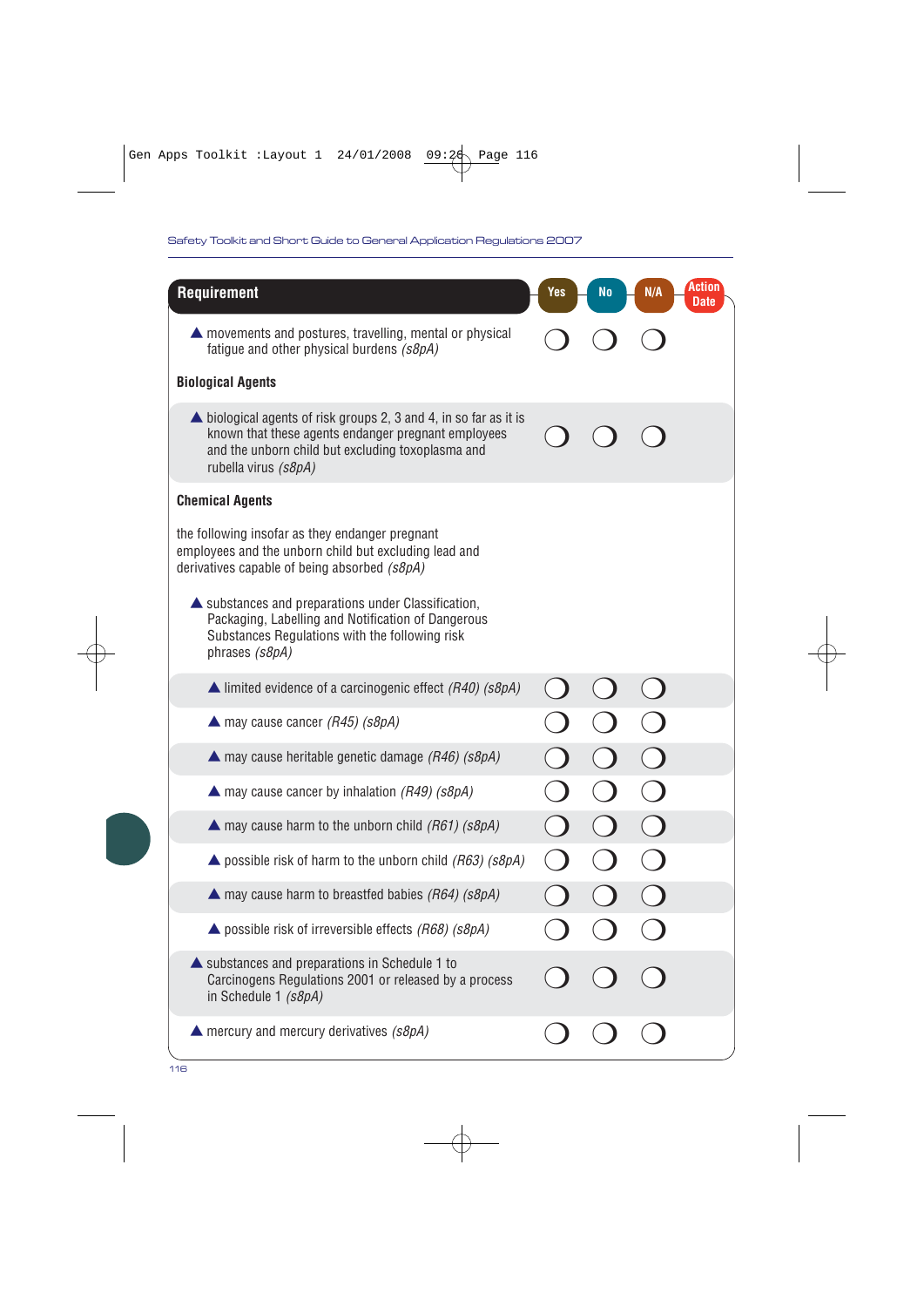| <b>Requirement</b>                                                                                                                                 | Yes | N <sub>0</sub> | N/A | <b>Action</b><br>Date |
|----------------------------------------------------------------------------------------------------------------------------------------------------|-----|----------------|-----|-----------------------|
| $\triangle$ antimitotic (cytotoxic) drugs (s8pA)                                                                                                   |     |                |     |                       |
| $\triangle$ carbon monoxide (s8pA)                                                                                                                 |     |                |     |                       |
| ▲ chemical agents of dangerous percutaneous absorption<br>(s8pA)                                                                                   |     |                |     |                       |
| <b>Processes</b>                                                                                                                                   |     |                |     |                       |
| ▲ industrial processes in Schedule to Carcinogens<br>Regulations 2001 (s8pA)                                                                       |     |                |     |                       |
| <b>Working Conditions</b>                                                                                                                          |     |                |     |                       |
| ▲ underground mining work (R149) (s8pA)                                                                                                            |     |                |     |                       |
| Determine nature, degree and duration of exposure of all<br>employees under these regulations to any agent, process or<br>working condition (r149) |     |                |     |                       |
| Take the preventive and protective measures necessary (r149)                                                                                       |     |                |     |                       |
| Assess risk to a pregnant employee from exposure to an<br>agent or working condition in Part B of Schedule 8                                       |     |                |     |                       |
| <b>SCHEDULE 8 Part B - Pregnant employees</b>                                                                                                      |     |                |     |                       |
| <b>Physical Agents</b>                                                                                                                             |     |                |     |                       |
| A hyperbaric atmosphere $(s8pB)$                                                                                                                   |     |                |     |                       |
| <b>Biological Agents</b>                                                                                                                           |     |                |     |                       |
| ▲ Toxoplasma (s8pB)                                                                                                                                |     |                |     |                       |
| $\triangle$ Rubella virus (s8pB)                                                                                                                   |     |                |     |                       |
| $\blacktriangle$ unless pregnant employees adequately protected<br>by immunisation (s8pB)                                                          |     |                |     |                       |